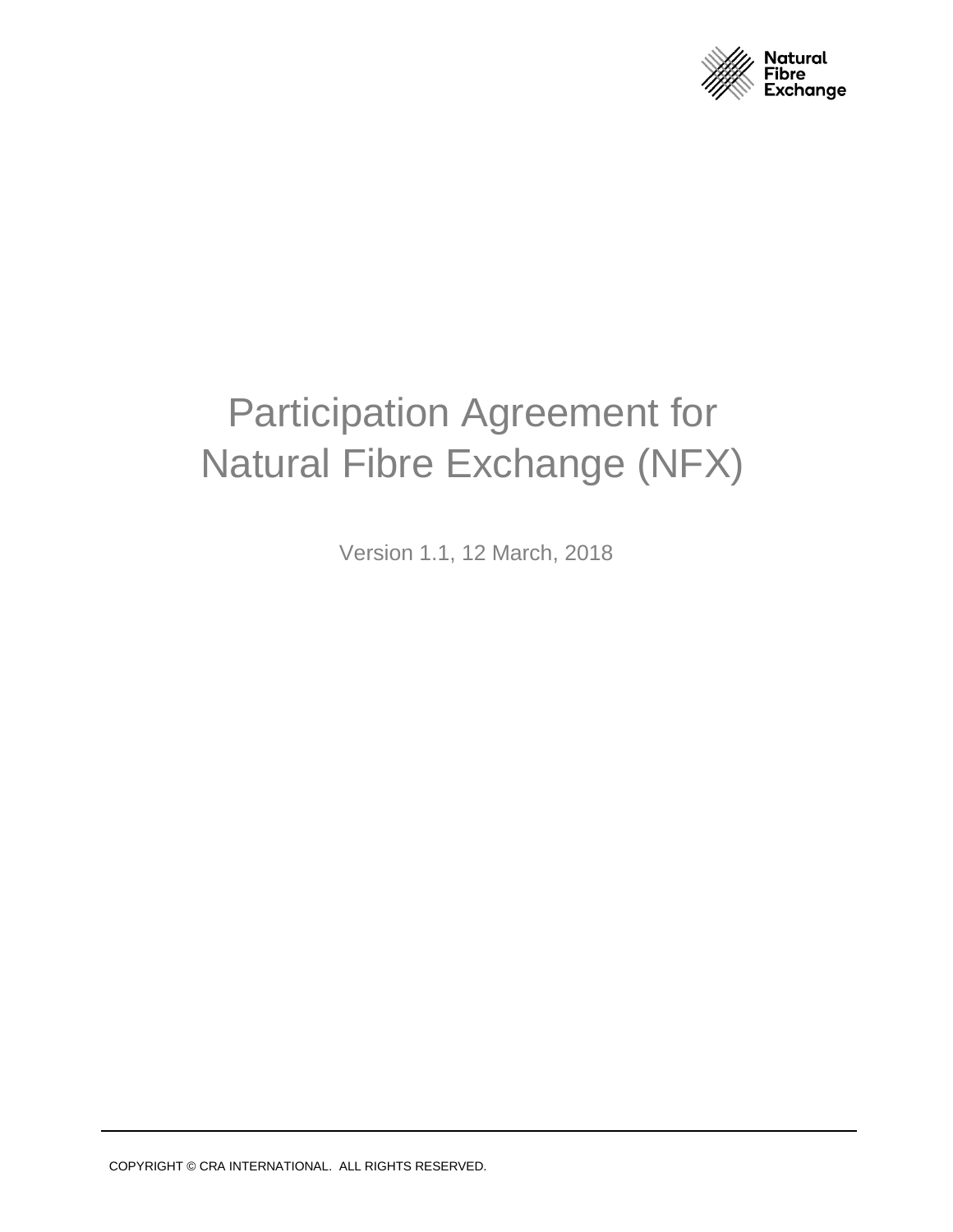



# **CONTACT AND SIGNATURE PAGE**

Natural Fibre Exchange operates the Trading Platform known as NFX to facilitate sales and purchases of certain natural fibre products. Contact person for Natural Fibre Exchange:

| Natural Fibre Exchange<br><b>Company and Address</b> |  |
|------------------------------------------------------|--|
| <b>SIGNATURE</b>                                     |  |
| <b>NAME</b>                                          |  |
| <b>POSITION</b>                                      |  |
| <b>DATE</b>                                          |  |

The following person wishes to participate on the Trading Platform as a Participant and agrees to be bound by the terms set out in this Participation Agreement:

| PARTICIPANT      |  |
|------------------|--|
| <b>SIGNATURE</b> |  |
| <b>NAME</b>      |  |
| <b>POSITION</b>  |  |
| <b>DATE</b>      |  |

The Guarantor (if any) specified below agrees to guarantee the performance of such obligations of the Participant that are expressly mentioned in this Participation Agreement, and Natural Fibre Exchange also wishes to appoint the Guarantor as a Participant:

| <b>GUARANTOR</b> |  |
|------------------|--|
| <b>SIGNATURE</b> |  |
| <b>NAME</b>      |  |
| <b>POSITION</b>  |  |
| <b>DATE</b>      |  |

Contact Person for Participant:

| <b>CONTACT NAME</b> |  |
|---------------------|--|
| <b>POSITION</b>     |  |
| PHONE NUMBER        |  |
| <b>EMAIL</b>        |  |
| <b>FACSIMILE</b>    |  |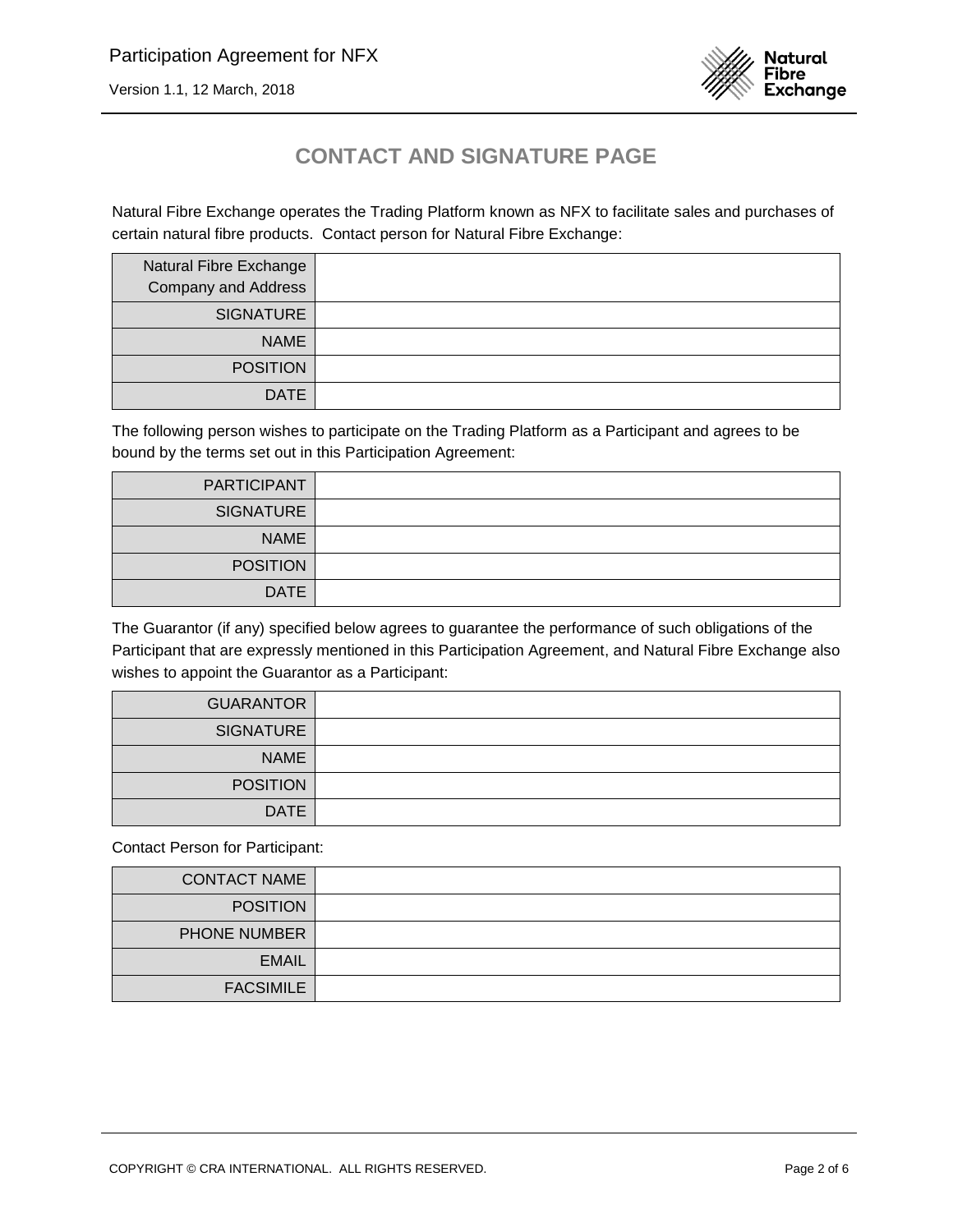[Version 1.1, 12 March, 2018](#page-0-0)



# **1 GENERAL OBLIGATIONS**

By entering into this agreement ("Participation Agreement" or "Agreement"), the Participant and any Guarantor, agrees to, and will comply with, the terms of the Natural Fibre Exchange Trading Event Rules document, as amended from time to time ("Rules"). All capitalized terms used in this Agreement, but not otherwise defined, shall have the respective meanings ascribed to such terms in the Rules.

## **2 PARTICIPANT**

Natural Fibre Exchange Ltd ("Natural Fibre Exchange") accepts the Participant and any Guarantor on the terms of this Agreement.

### **3 ASSURANCES FROM THE PARTICIPANT**

- 3.1 Each of the Participant and any Guarantor undertakes to Natural Fibre Exchange and the Trading Manager that each of the following statements is true and accurate at the date of this Agreement and on the date of each Trading Event held pursuant to this Agreement:
	- (a) It has all necessary power, authority, and capacity to enter into and carry out its obligations under this Agreement, and the execution, delivery, and performance of this Agreement by the Participant and any Guarantor have been duly authorized;
	- (b) Entry into this Agreement, and performing and complying with its terms, will not result in violation by the Participant or any Guarantor of any laws, restrictions, or requirements to which the Participant or any Guarantor is subject; and
	- (c) The Participant and any Guarantor has entered into and executed this Agreement as a principal (and not as an agent or in any other capacity whatsoever).

### **4 DISCLAIMER, INDEMNITY AND LIMITATION OF LIABILITY**

- 4.1 Natural Fibre Exchange, the Trading Manager, and their respective Affiliates have not made, nor do they make, any representation or warranty (whether express or implied) as to the accuracy or the completeness or fitness for any particular use or purpose of any information related to the Trading Events or Trading Platform, including the conduct of Trading Events, provided or to be provided to the Participant by or on behalf of Natural Fibre Exchange or the Trading Manager.
- 4.2 Participants use the Trading Platform entirely at their own risk, and Natural Fibre Exchange, the Trading Manager, and their respective Affiliates, employees, representatives, and advisors will not be liable to the Participant or any Guarantor or any of their respective Affiliates or any companies of which the Participant or any Guarantor is an Affiliate ("Participant Group"):
	- (a) For any Participant Group reliance by any person on any statement or representation (written or oral) made by or on behalf of Natural Fibre Exchange or the Trading Manager;
	- (b) With respect to the accuracy or completeness or fitness for any particular use or purpose of any information related to any Trading Event or the Trading Platform provided by or on behalf of Natural Fibre Exchange or the Trading Manager;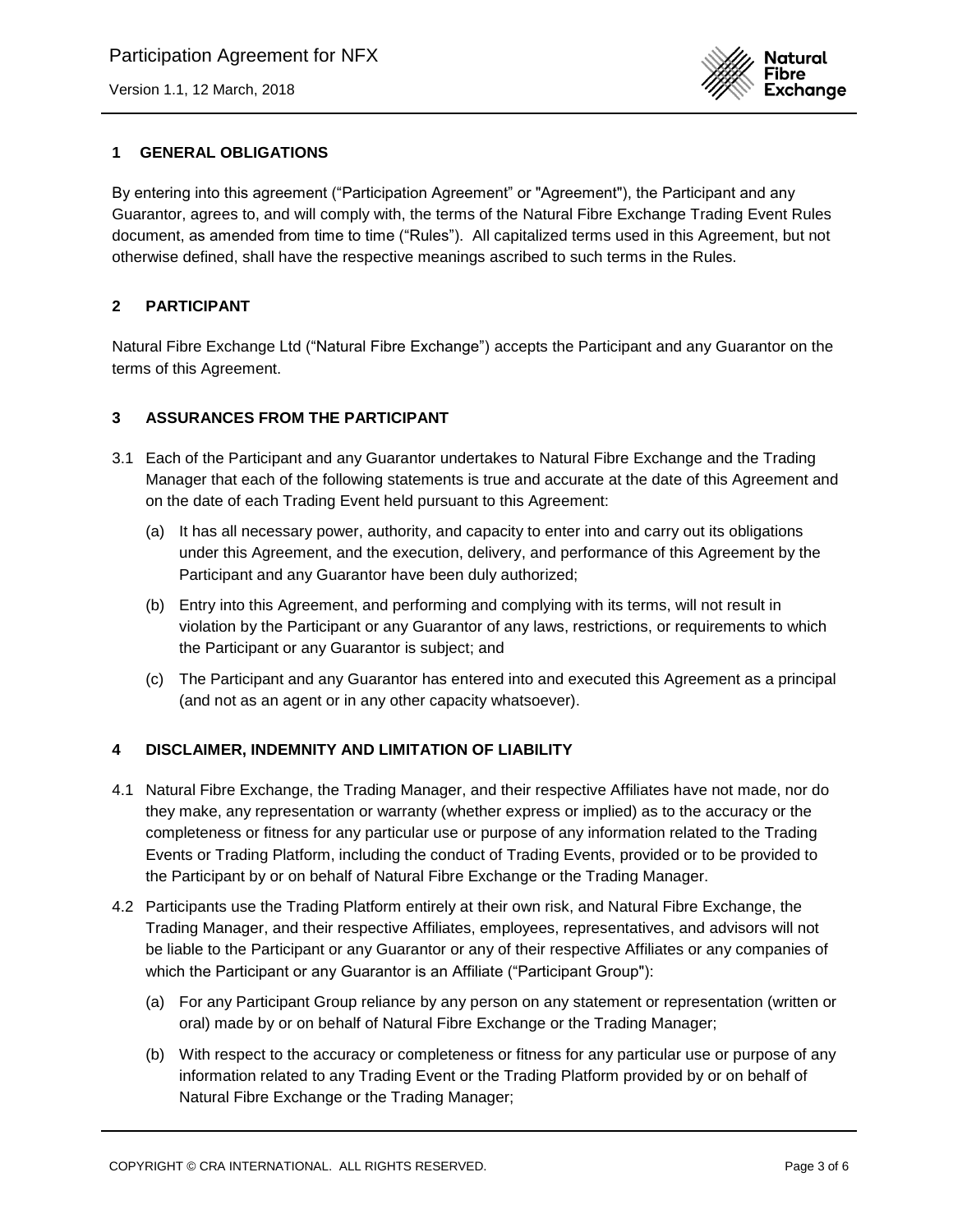

- (c) Resulting from or related to the functionality of, or errors, faults or omissions in, the Trading Platform, to the extent that such functionality, error, fault, or omission impacts the Participant's or Guarantor's use of the Trading Platform or ability to participate in any Trading Event; or
- (d) For, or in respect, of any acts or omissions of other Participants.

The Participant and any Guarantor agree that their sole remedy for dissatisfaction with the Trading Platform, Natural Fibre Exchange, or the Trading Manager is to terminate this Agreement and stop using the Trading Platform.

- 4.3 The Participant and any Guarantor will conduct and complete their own due diligence and satisfy themselves as to the relevance, accuracy, applicability, completeness, and fitness for any particular use or purpose of the Trading Platform and its Websites, services, content, data, information, materials, products, software, and tools.
- 4.4 The Participant and any Guarantor will:
	- (a) Pay all costs and expenses incurred by the Participant and any Guarantor in or as a result of participating in any Trading Event notwithstanding any cancellation, postponement, suspension, or adjournment of a Trading Event, or any amendment or other change to a Trading Event, any sale or any bid, any of the documents referred to in clause 5.1, or any other transaction or matter relating to the Trading Events or the Trading Platform; and
	- (b) Indemnify and hold Natural Fibre Exchange, the Trading Manager, and their respective Affiliates harmless from any and all claims, demands, liabilities, investigations, or causes of action arising from or related to the Trading Events or the Trading Platform, whether or not: (i) resulting from actions or omissions of the Participant, any Guarantor, or any of their respective Affiliates, or any breach by the Participant, any Guarantor, or any of their respective Affiliates of this Agreement or the Rules, including, but not limited to, participation in any Trading Event or use of the Trading Platform or any information reported or provided in connection therewith; or (ii) resulting from the Participant's, Guarantor's, or any of their respective Affiliates' loss, misuse, or failure to properly secure its usernames and passwords.
- 4.5 To the maximum extent permitted by law, none of Natural Fibre Exchange, the Trading Manager, or any of their respective Affiliates, successors, or assigns will be liable to anyone whatsoever for any losses, claims, suits, actions, or causes of action for direct, incidental, indirect, special, punitive, multiple, or consequential damages or loss of profits or loss of revenue (including solicitor's fees or litigation costs) in connection with, relating to, or resulting from, the Rules, any Trading Event, or the Trading Platform. This includes, without limitation:
	- (a) Any losses, claims, suits, actions or damages that are in connection with, or relate to, or result from use of the Trading Platform (or any related procedures for buying or selling Products);
	- (b) The cancellation, adjournment, postponement, or suspension of a Trading Event;
	- (c) Any failure to follow the Rules;
	- (d) Any failure to operate the Trading Platform as expected; and
	- (e) Any information provided that is inaccurate or incomplete.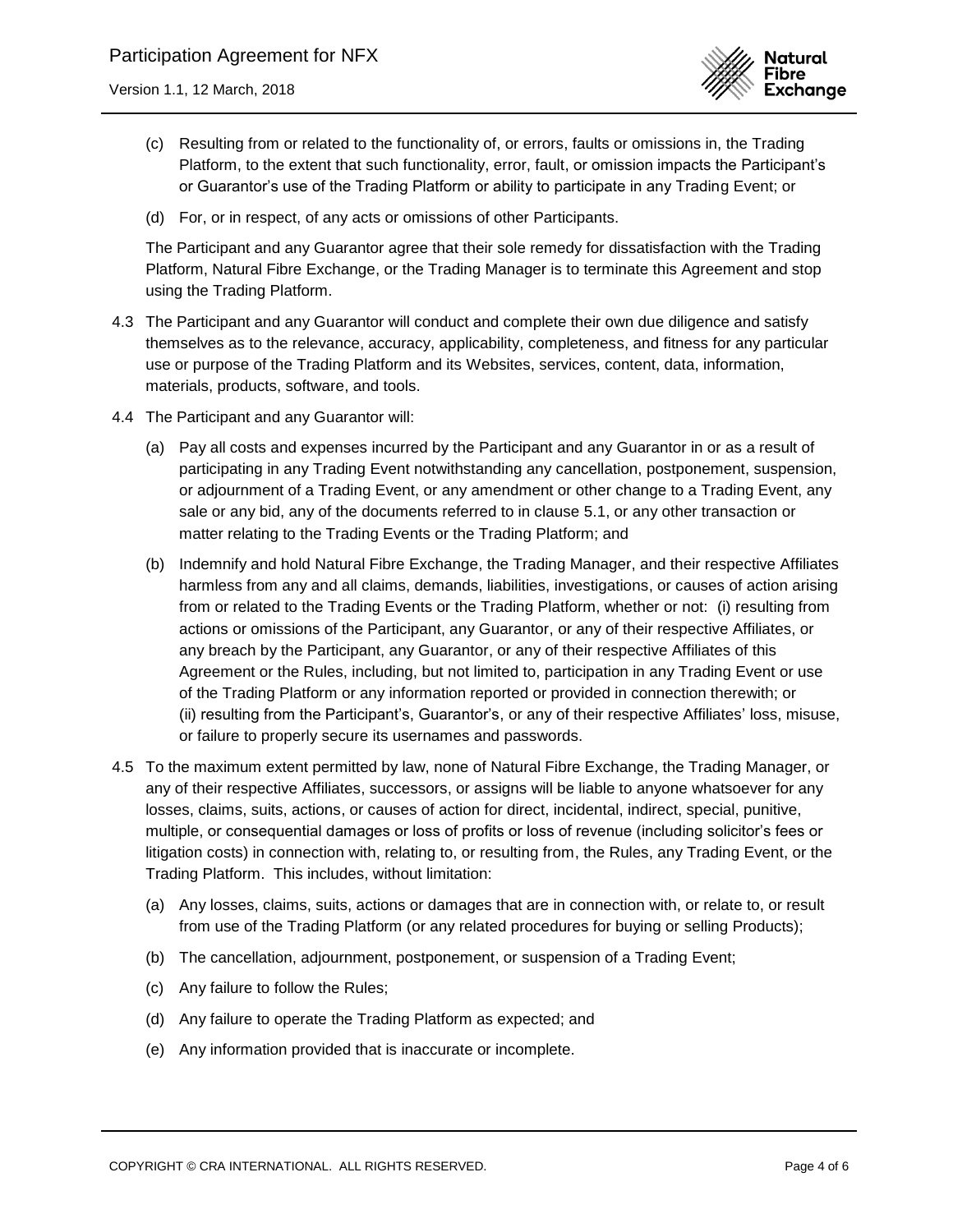[Version 1.1, 12 March, 2018](#page-0-0)



### **5 MISCELLANEOUS**

- 5.1 Natural Fibre Exchange or the Trading Manager may terminate this Agreement and/or the right of the Participant or any Guarantor to participate in any Trading Event in accordance with the Rules. Notwithstanding anything herein to the contrary, termination of this Agreement by any party shall be prospective only and shall be without prejudice to any accrued rights, benefits, or obligations of the parties or any third party beneficiary and shall not relieve the Participant or any Guarantor of any obligation to conclude the sale and purchase of any Product in respect of which the Participant is the Successful Seller or a Winning Bidder or for breach of this Agreement (including the Rules) prior to such termination. For the avoidance of doubt, all provisions of the Rules and this Agreement providing for any limitation on liability, disclaimer of liability, rights of indemnification, or third party beneficiary rights, as well as Section 4 of this Agreement, shall survive any termination of this Agreement.
- 5.2 Natural Fibre Exchange may novate, assign, transfer, mortgage, charge, pledge, or otherwise dispose of (including by way of sub-contract) (each a "Transfer") its rights, interests, obligations, and liabilities in, to, or under this Participation Agreement to any person. If Natural Fibre Exchange transfers any obligations or liabilities in accordance with this clause, it will be released from such obligations or liabilities incurred after the date of such Transfer.
- 5.3 This Agreement is governed by the laws of New Zealand. To the extent that this Agreement (including the Rules) confers benefits on the Trading Manager, Natural Fibre Exchange, or any of their respective Affiliates, this Agreement (including the Rules) shall be enforceable by such persons in accordance with the terms of the relevant laws and regulations. Any dispute, difference, or claim arising out of or in connection with this Agreement, or the subject matter of this Agreement, will be referred to and resolved by arbitration in accordance with the UNCITRAL Arbitration Rules (Arbitration Rules). The language of the arbitration will be English.
- 5.4 Each party will make all applications, execute all documents, and do all acts and things reasonably required to implement and to carry out its obligations under the Agreement.
- 5.5 The Participant and any Guarantor will not be entitled to directly or indirectly assign, transfer, mortgage, charge, pledge, or otherwise dispose of (including by way of sub- contract) any of its rights or interests in, or any of its obligations or liabilities under, or in connection with, or arising out of, the Agreement, except with the prior written consent of Natural Fibre Exchange.
- 5.6 This Agreement may be executed in any number of counterparts (including facsimile copies) and provided that every party has executed a counterpart, the counterparts together will constitute a binding and enforceable agreement between the parties.
- 5.7 In this Agreement, unless the context otherwise requires:
	- (a) Capitalized terms have the meanings given to them in the Rules;
	- (b) The singular includes the plural and vice versa;
	- (c) One gender includes both genders;
	- (d) References to Natural Fibre Exchange or Trading Manager refer to their respective Affiliates, committees, boards, employees, representatives, advisors, successors, and assigns;
	- (e) References to individuals include companies and other corporations and vice versa;